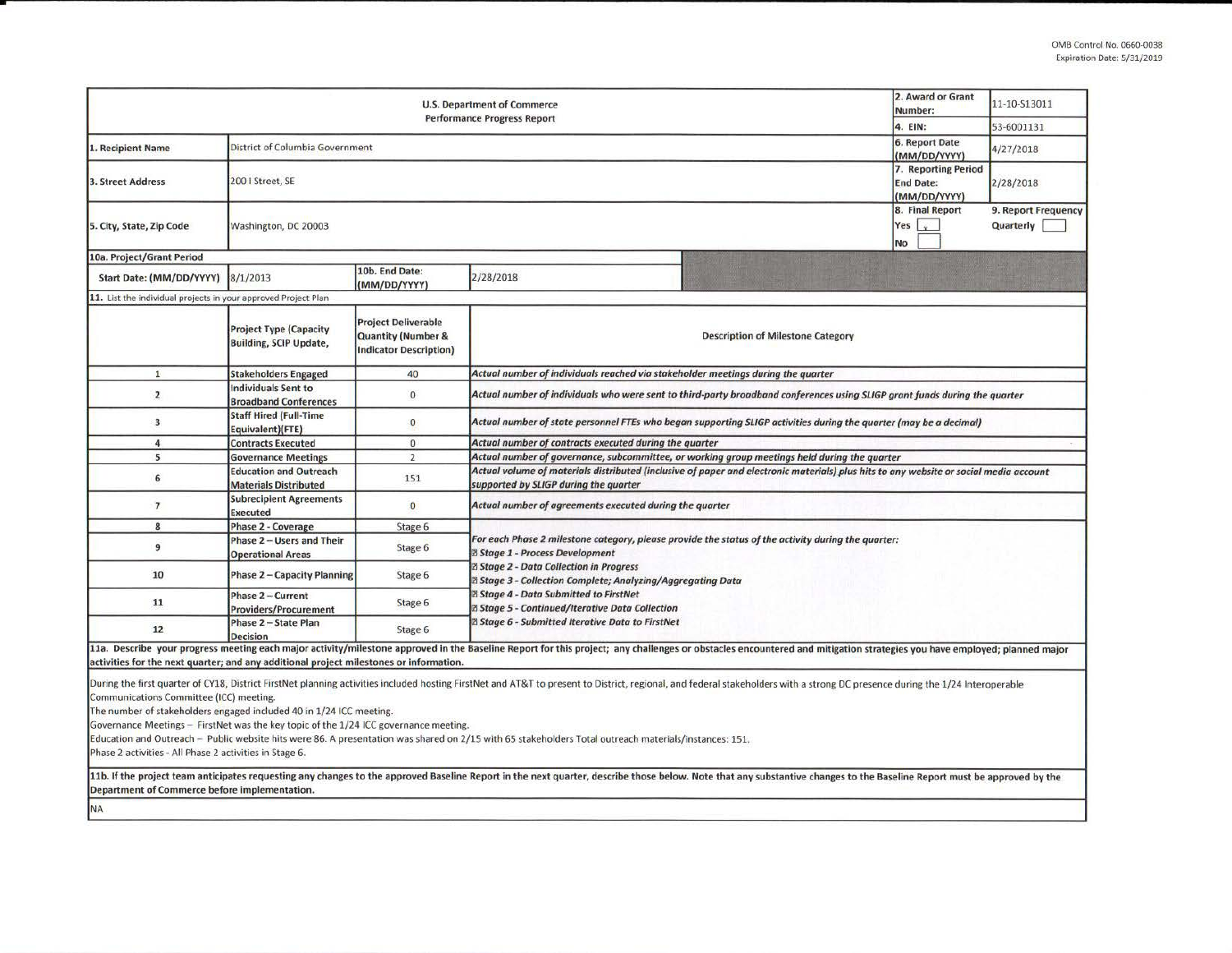| 11c. Provide any other information that would be useful to NTIA as it assesses this project's progress.                                                                                                                        |                                         |                                                                             |                                |                                                                             |                 |                   |                 |                            |                        |
|--------------------------------------------------------------------------------------------------------------------------------------------------------------------------------------------------------------------------------|-----------------------------------------|-----------------------------------------------------------------------------|--------------------------------|-----------------------------------------------------------------------------|-----------------|-------------------|-----------------|----------------------------|------------------------|
| The District conducted the first stage of its transition from purely planning into the preparation for FirstNet services by hosting FirstNet and AT&T to address the DC public safety stakeholder community - including agency |                                         |                                                                             |                                |                                                                             |                 |                   |                 |                            |                        |
| in attendance - on 1/24.                                                                                                                                                                                                       |                                         |                                                                             |                                |                                                                             |                 |                   |                 |                            |                        |
| The SPOC submitted quarterly PPR 01/30/18 and District financial team submitted quarterly FFR in mid-January.                                                                                                                  |                                         |                                                                             |                                |                                                                             |                 |                   |                 |                            |                        |
|                                                                                                                                                                                                                                |                                         |                                                                             |                                |                                                                             |                 |                   |                 |                            |                        |
|                                                                                                                                                                                                                                |                                         |                                                                             |                                |                                                                             |                 |                   |                 |                            |                        |
|                                                                                                                                                                                                                                |                                         |                                                                             |                                |                                                                             |                 |                   |                 |                            |                        |
| 11d. Describe any success stories or best practices you have identified. Please be as specific as possible.                                                                                                                    |                                         |                                                                             |                                |                                                                             |                 |                   |                 |                            |                        |
|                                                                                                                                                                                                                                |                                         |                                                                             |                                |                                                                             |                 |                   |                 |                            |                        |
| <b>NA</b>                                                                                                                                                                                                                      |                                         |                                                                             |                                |                                                                             |                 |                   |                 |                            |                        |
|                                                                                                                                                                                                                                |                                         |                                                                             |                                |                                                                             |                 |                   |                 |                            |                        |
| 12. Personnel                                                                                                                                                                                                                  |                                         |                                                                             |                                |                                                                             |                 |                   |                 |                            |                        |
| 12a. If the project is not fully staffed, describe how any lack of staffing may impact the project's time line and when the project will be fully staffed.                                                                     |                                         |                                                                             |                                |                                                                             |                 |                   |                 |                            |                        |
|                                                                                                                                                                                                                                |                                         |                                                                             |                                |                                                                             |                 |                   |                 |                            |                        |
| 12b. Staffing Table - Please include all staff that have contributed time to the project. Please do not remove individuals from this table.                                                                                    |                                         |                                                                             |                                |                                                                             |                 |                   |                 |                            |                        |
| <b>Job Title</b>                                                                                                                                                                                                               | FTE%                                    |                                                                             | Project (s) Assigned<br>Change |                                                                             |                 |                   |                 |                            |                        |
| <b>Project Manager</b>                                                                                                                                                                                                         | 10                                      | Provide management of all aspects of project                                |                                |                                                                             |                 |                   |                 |                            | No change              |
| Outreach Manager/Project                                                                                                                                                                                                       |                                         | Provide management and coordination of all outreach activities<br>No change |                                |                                                                             |                 |                   |                 |                            |                        |
| Coordinator                                                                                                                                                                                                                    | 12                                      |                                                                             |                                |                                                                             |                 |                   |                 |                            |                        |
| Legal/Regulatory Analyst                                                                                                                                                                                                       | 10                                      |                                                                             |                                | Provide technical oversight, support, and management of all SLIGP acitivies |                 |                   |                 |                            | No change              |
|                                                                                                                                                                                                                                |                                         |                                                                             |                                |                                                                             |                 |                   |                 |                            | Merged role into       |
|                                                                                                                                                                                                                                | N/A                                     |                                                                             |                                |                                                                             |                 |                   | Outreach Mgr/   |                            |                        |
|                                                                                                                                                                                                                                |                                         |                                                                             |                                |                                                                             |                 |                   |                 |                            | Project Coord. as of   |
| Outreach Manager                                                                                                                                                                                                               | 0                                       | Q <sub>9</sub>                                                              |                                |                                                                             |                 |                   |                 |                            |                        |
|                                                                                                                                                                                                                                |                                         | N/A                                                                         |                                |                                                                             |                 |                   |                 | Removed role as of         |                        |
| <b>SWIC</b>                                                                                                                                                                                                                    | $\sigma$                                | 09                                                                          |                                |                                                                             |                 |                   |                 |                            |                        |
|                                                                                                                                                                                                                                |                                         | N/A                                                                         |                                |                                                                             |                 |                   |                 | Removed role as of         |                        |
| Senior Administrative Assistant                                                                                                                                                                                                | $\mathbf{O}$                            | Q9                                                                          |                                |                                                                             |                 |                   |                 |                            |                        |
| <b>Technical Lead</b>                                                                                                                                                                                                          | $\mathbf{0}$                            | N/A                                                                         |                                |                                                                             |                 |                   |                 | Removed role as of<br>Q9   |                        |
| 13. Subcontracts (Vendors and/or Subrecipients)                                                                                                                                                                                |                                         |                                                                             |                                |                                                                             |                 |                   |                 |                            |                        |
| 13a. Subcontracts Table - Include all subcontractors. The totals from this table must equal the "Subcontracts Total" in Question 14f.                                                                                          |                                         |                                                                             |                                |                                                                             |                 |                   |                 |                            |                        |
|                                                                                                                                                                                                                                |                                         |                                                                             |                                |                                                                             | Contract        |                   |                 |                            |                        |
| <b>Name</b>                                                                                                                                                                                                                    |                                         | <b>Subcontract Purpose</b>                                                  | Type                           | RFP/RFQ Issued (Y/N)                                                        | <b>Executed</b> | <b>Start Date</b> | <b>End Date</b> | <b>Total Federal Funds</b> | <b>Total Matching</b>  |
|                                                                                                                                                                                                                                |                                         |                                                                             | (Vendor/Subrec.)               |                                                                             | (Y/N)           |                   |                 | <b>Allocated</b>           | <b>Funds Allocated</b> |
| CTC/Triage                                                                                                                                                                                                                     | <b>Technical Subject Matter Experts</b> |                                                                             | Vendor                         | N                                                                           | Y               | 8/1/2013          | 1/31/2018       | \$341,035.00               | \$131,943.00           |
| <b>CTC</b>                                                                                                                                                                                                                     | <b>Policy Governance/Planning</b>       |                                                                             | Vendor                         | N                                                                           | Y               | 8/1/2013          | 1/31/2018       | \$91,101.00                | \$16,499.00            |
| Education and Outreach Support, Data Collection                                                                                                                                                                                |                                         |                                                                             |                                |                                                                             |                 |                   |                 |                            |                        |
| CTC/Triage                                                                                                                                                                                                                     | Support, Conference planning            |                                                                             | Vendor                         | N                                                                           | Υ               | 8/1/2013          | 1/31/2018       | \$4,018.00                 | \$5,927.00             |
|                                                                                                                                                                                                                                |                                         |                                                                             |                                |                                                                             |                 |                   |                 |                            |                        |
| 13b. Describe any challenges encountered with vendors and/or subrecipients.                                                                                                                                                    |                                         |                                                                             |                                |                                                                             |                 |                   |                 |                            |                        |
|                                                                                                                                                                                                                                |                                         |                                                                             |                                |                                                                             |                 |                   |                 |                            |                        |
| N/A                                                                                                                                                                                                                            |                                         |                                                                             |                                |                                                                             |                 |                   |                 |                            |                        |
|                                                                                                                                                                                                                                |                                         |                                                                             |                                |                                                                             |                 |                   |                 |                            |                        |

 $\langle \sigma \rangle$